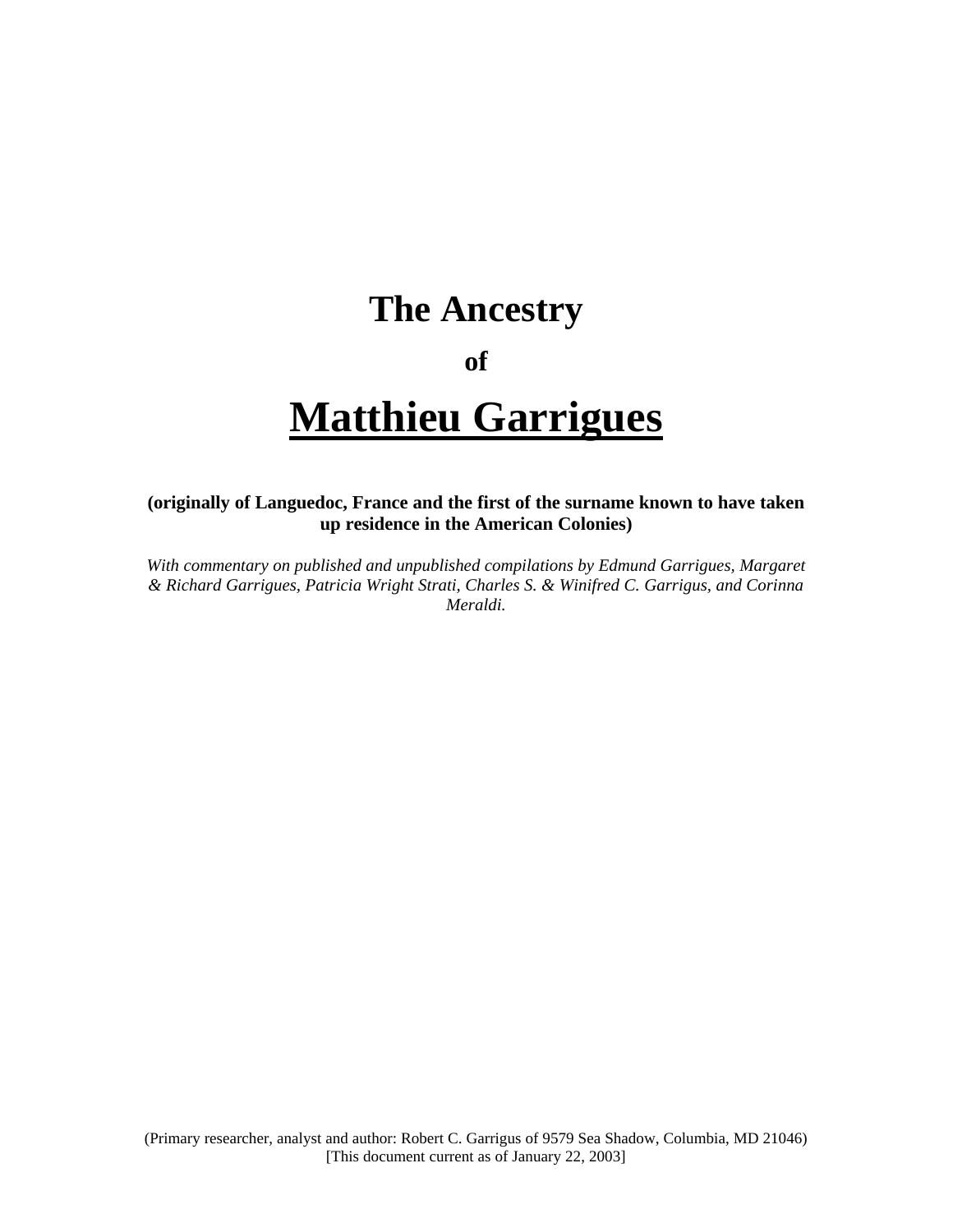#### **Foreword**

In conducting my research I have encountered a marked resistance to any questioning of the respected research efforts of previous family historians. I would like to emphatically express that neither my analysis nor my findings should be perceived as intentionally portraying any disrespect toward any other researcher past or present. Because there has been some disagreement on various issues I have attempted in the following pages to explain my research and analysis in the most complete manner possible. As a result I fear that my writing might possibly come off as condescending, pedantic or overly critical. Please take me at my word that this is not my intent.

I am forever indebted to the wonderful compilations by Edmund Garrigues, Richard and Margaret Garrigues, Patricia Wright Strati, and Charles and Winifred Garrigus. Without their love of the family and its history and their thoughtfulness in publishing their findings I would have been far more challenged in my own efforts.

There will be mistakes in any published genealogy and as I attempt to correct some of these I also want to point out that their works contain far more accurate than incorrect information. I hope that they understand the importance of their collective research in the advancement of the genealogy of the Garrigues family and I hope that they accept my appreciation and gratitude.

It is my sincere hope that these pages will be interesting and informative to all. I have undertaken to write this analysis based simply on a desire to further the genealogical research of the Garrigues family. The underlying hope is that one day some dedicated family member will uncover a documented link to the family in Languedoc, France.

Take care and happy hunting!

Bob Garrigus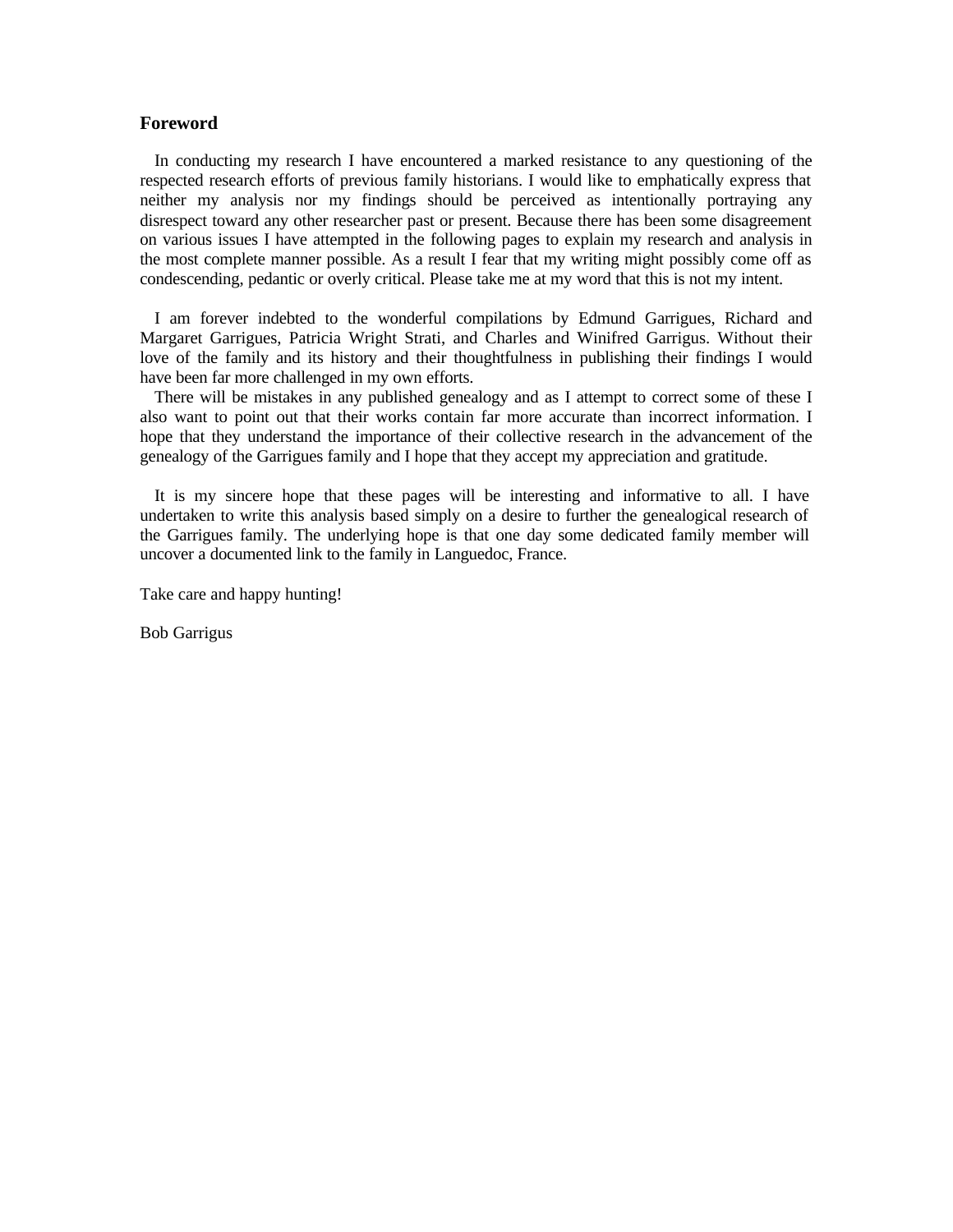#### **Prologue**

Matthieu Garrigues was the first of the surname known to have immigrated to the American colonies (then the British Colonies) with his family sometime about the year 1713-1714. But from where did Matthieu come and what do we know of his ancestry?

If asked this question most, if not all, of today's Garrigues descendants would answer that Matthieu was a Huguenot from Languedoc whose parent's were Jean Garrigue and Marie de Franchemont. A vast majority would add that his paternal grandparents were La Garrigues and his wife Elisabeth and that they and their families fled to The Hague at different times between 1632 and 1685. If they didn't know this off the top of their heads they would probably know at least one or two relatives who are in possession of one or more of the ancestry charts disbursed by Edmund Garrigues of Massillon, OH. Or, they may have referred to any of three books published in the latter part of the twentieth century that depict the ancestry of the Garrigues family descended from Matthieu "the Immigrant." All these sources support the aforementioned claim on Matthieu's ancestry. Some of these volumes have even tied Matthieu into one or more of the noble French lineages and have continued his ancestry back for several generations. How do they know?

Virtually every genealogy done which includes the Garrigues family can be traced in part or in its entirety to either Edmund Garrigues or to his Dutch counterpart Carl Henri Nicolai Garrigues of Copenhagen, Denmark. They were the first to begin these endeavors over a century ago and most if not all of the claims on Matthieu's ancestry originated with either or both of these two men. Beginning researchers will often see these men cited as sources of genealogical data on the Garrigues family. But again, how did they know?

Neither Edmund Garrigues nor C.H.N. Garrigues lived contemporary to Matthieu Garrigues so neither man could claim personal knowledge of the ancestry. Therefore they must have referred to some body of knowledge or evidence that lead them toward their eventual conclusions. What and where are these bodies of knowledge and evidence?

These are the questions that I've had to ask myself over and over again in carrying out the following analysis. I have sought to retrace the analytical footsteps of the previous historians to ascertain how and why they made the determinations they did.

I would ask the reader to do the same and to maintain an open mind as they peruse the following pages. The hope is that we will all be able once and for all to get on the "same sheet of music" in our research and our portrayal of the ancestry.

There are falsehoods that have been perpetuated in published works and there are unknowns as well. We have to get back to the genealogical drawing board to really figure this out and give ourselves a solid documentary footing for future research.

#### **The Status Quo: Matthieu's Oft-Claimed Paternal Line**

#### **Generation No. 1**

La Garrigues & Elisabeth (some say née de Barthes)

#### **Generation No. 2**

Jean Garrigue & Marie de Franchemont

#### **Generation No. 3**

Matthieu Garrigues & Susanne Rochet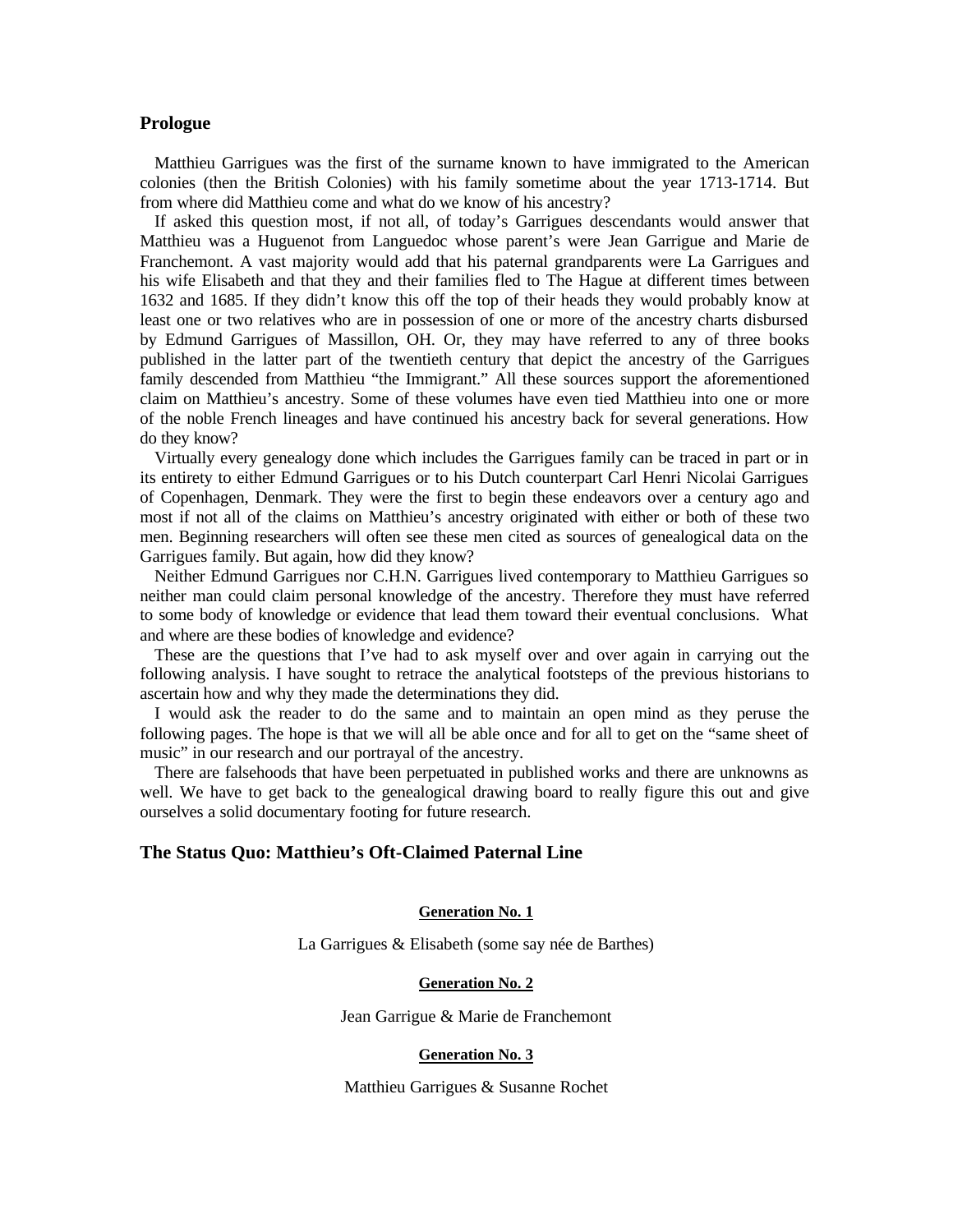#### **Introduction**

No documented evidence has been discovered to date to prove the theory that Matthieu Garrigues of Languedoc, France was a son of Jean Garrigue and Marie de Franchemont of Perigord, France. Countless family legends and genealogies published both in print and within an ever-increasing number of public and private resources on the Internet perpetuate this lineage, or other variants which have no basis in genealogical fact. This has not been done out of any malintent but is due simply to over reliance on supposition and maybe a little bit of wishful thinking.

These ancestry claims, on the rare occasion that they offer evidence at all, cite the same flawed works as their source or are simple guesswork. The most common error by researchers is to blindly cite the manuscripts of noted Garrigues family historian Edmund Garrigues (1856-1951) of Massillon, OH. The next most cited source is the genealogy by Carl Henri Nicolai Garrigues published in Copenhagen in 1930. What most researchers don't know is that these sources derived their conclusions from a single, less-than-reliable source. In fact, most Garrigues historians fail to list any sources at all, which reflects an unfortunate lack of research and analysis and which also serves to present posterity with nothing more than blind regurgitation of the good (and in some cases bad) findings of the aforementioned historians.

A proper methodology for any historical or genealogical research entails isolating all known facts available, identifying any information gaps, and then striving to fill these gaps by consulting the body of documentary and historical evidence available. This evidence can and should include any reliable and contemporary family records. Citation of this evidence is considered obligatory to assist in forming conclusions and to permit others to ascertain the reasoning behind said conclusions.

This article undertakes to study the previous analysis of the ancestry of Matthieu Garrigues of Languedoc. France. Rather than simply restate the conclusions of the aforementioned authors this article asks the question: How did they know? It then seeks to present the reader with a more clear understanding of the known facts to enable future research. It is the sincere hope of the author that this information might serve to reenergize genealogical research on the ancestry of the earliest known Garrigues in America – Matthieu of Languedoc.

#### **Background**

 Sometime about 1874, at the age of 18, Edmund Garrigues began the first true in depth genealogical research into the origins of the Garrigues family now so prevalent in the United States. His research would encompass about 70 years and would result in a six-volume compilation entitled *Genealogy of the Garrigues Family from the Immigration from France to Holland: Commencing in the XVII Century then Changing from their Residence at the Hague to the French West India Islands of St. Christopher, then to Philadelphia*. About 1938 Mr. Garrigues donated his unpublished volumes to the Genealogical Society of Pennsylvania (GSP), 1300 Locust Street in Philadelphia. The GSP has since moved, but the Historical Society of Pennsylvania occupies the same building and holds these original manuscripts. The Genealogical Society of Salt Lake City microfilmed these manuscripts in June 1966 and current researchers are afforded the opportunity to review them at any Latter Day Saints Family History Center by requesting LDS microfilm publications 517146 (Vol. 1-4) and 517147 (Vol. 5-6a). This compiled family history serves as the primary starting point for any serious genealogical study of any branch of the Garrigues/Garrigus/Gargis (and spelling variants) families in America.

Edmund Garrigues began his studies in the typical fashion. He sought out any people in the US by the name of Garrigues or Garrigus and disbursed written queries to learn what these people knew of their ancestry. These communications spanned the entire 70-year research period during which he amassed volumes of correspondence and data from a list of over 600 persons nationwide. He then organized this data into family groups and entered them in his compilation. He did not strive to truly analyze the data and drew his own conclusions in but few, very select instances. This was deliberate on the part of Mr. Garrigues as he states: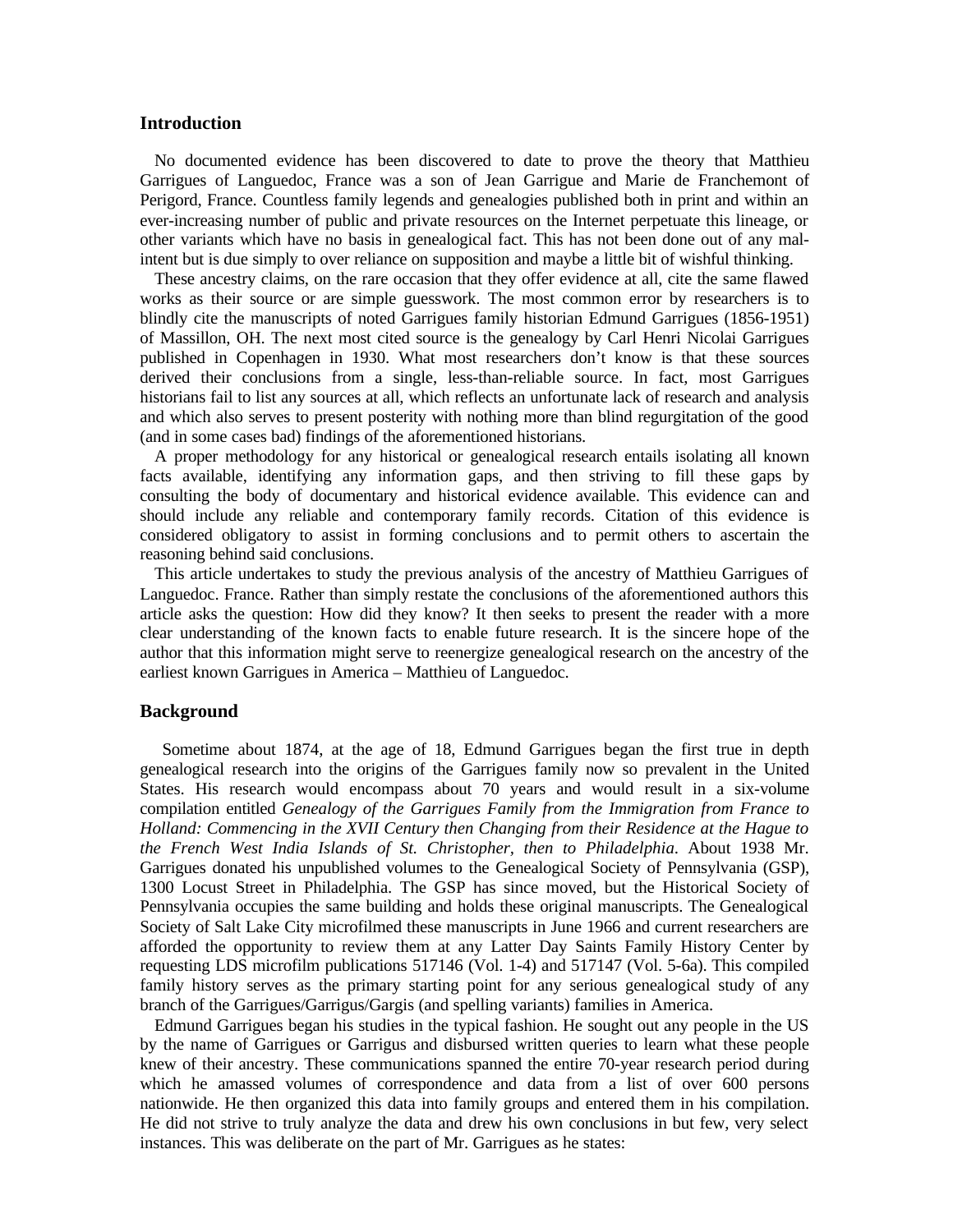Some differences will be found in these Chronicles. However, I include them here exactly as handed down to us; as illustrating the meager and perhaps questionable value of some of these [family] records.<sup>1</sup>

Mr. Garrigues was able to derive an initial picture of the progress of the Garrigues family in the Americas by piecing together myriad statements from countless letters depicting the family's origins. Most family versions of the ancestry taken from these letters agree that the majority of the persons by this name in the United States are descended from Matthieu Garrigues of Languedoc, France and his wife Susanne Rochet.

However, in reading Mr. Garrigues' manuscripts it is clear that he had isolated not one but three families by this surname in America that were not then proven to be connected. These branches descend from: Matthieu Garrigues of Languedoc who immigrated to Philadelphia about 1713-1714; from Antoine Garrigues de Flaujeac who immigrated to Louisiana in the first decade of the  $19<sup>th</sup>$  Century, and lastly from descendants of the Garrigues family originally of Mazamet, France who came to New York in the 1800s. No documentary evidence has ever been discovered to connect these families although DNA tests conducted in 2002 revealed that the Mazamet and American families do share a common ancestry. This lack of documentation is important to note as many current members of the families are under the impression that all people by the name Garrigues (or its variants) in the US share a common ancestry. This is incorrect.

#### **The Ancestry of Matthieu Garrigues**

For information on the family prior to the immigration of Matthieu to the Americas, Edmund Garrigues referred to a published genealogy by Carl Henri Nicolai (C.H.N.) Garrigues of Copenhagen, Denmark<sup>2</sup> and corresponded directly with him on genealogy matters. In 1930 the latter Mr. Garrigues published his work entitled *"Silhouetten Garrigues 'scher und Eineger Anderer Profile."* This work dealt primarily with the descendants of Jacques Garrigues of Mazamet whose sons Pierre and Moyse Garrigues migrated to Magdeburg, Germany sometime during the late  $17<sup>th</sup>$  or early  $18<sup>th</sup>$  centuries. Through his correspondence with Edmund Garrigues and his findings derived from *La France Protestante*<sup>3</sup> by Eugene & Emile Haag, C.H.N. Garrigues developed what he thought to be a tie between the American and German Garrigues families. Specifically, C.H.N. Garrigues asserted that Matthieu Garrigues of Languedoc was the son of Jean Garrigue of Perigord, France and his wife Marie de Franchemont. He further claimed that Jean Garrigue of Perigord was descended from an ancestor referred to simply as "La Garrigues" and his supposed wife Elisabeth Garrigues. He even went so far as to claim that this Elisabeth was in fact Elisabeth (née de Barthes) Garrigues and that she was the woman by that surname who was received as a member of the French Reformed Church at The Hague on January 10, 1632.

Edmund Garrigues did not challenge this assertion and transferred these findings verbatim to his manuscripts citing C.H.N. Garrigues and *La France Protestante* as his "French and Dutch authorities." Thus a family legend was born depicting the Garrigues family in America as having descended from Elisabeth (née de Barthes) Garrigues, to Jean and Marie (née de Franchemont) Garrigue, and then on to Matthieu. He additionally claimed that Matthieu had two brothers, one named François and another named Pierre.

These claims have been perpetuated without question since the publication of these findings in 1919. They have been further strengthened in the minds of Garrigues descendants as they were disbursed over the years in ancestry charts developed by Edmund Garrigues and in subsequently published works by Margaret and Richard Garrigues<sup>4</sup>, Patricia Wright Strati<sup>5</sup>, and most recently by Charles S. & Winifred Garrigus<sup>6</sup>. Many of the old ancestry charts by Edmund Garrigues are still in the holdings of Garrigues descendants today and offer quite a bit of confusion to the subject. The errors and speculations have been further spread due to recent advances in computer technologies and are found in numerous CD compilations by Family Tree Maker, in Latter Day Saints holdings, and in data contained on many personal and private web pages. Interestingly,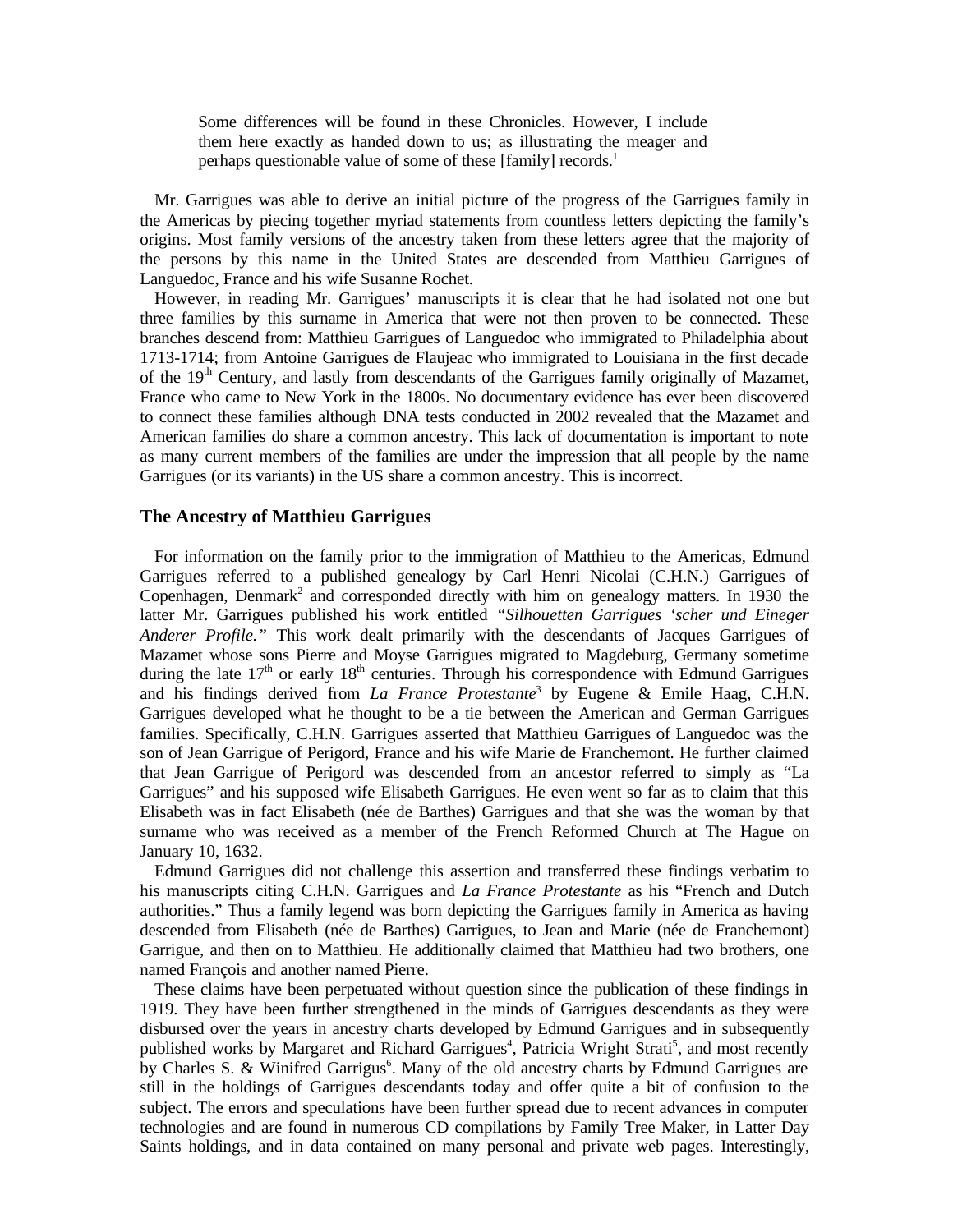almost every web page depicting this genealogy portrays a different version of the ancestry and none of them use proper source citations reflecting a clear and unfortunate lack of research and analysis.

#### **The Evolution of Our Research**

Now, to be completely fair, that is the name of the game in genealogy. People do research. People analyze the data. People draw conclusions and publish their findings and theories in one form or another. Other researchers then follow suite, weigh the evidence, and add their own data as applicable. If researchers are doing things correctly they always include source citations and analytic comments for the benefit of other researchers and interested readers. This allows the readership to determine the likely veracity of the findings compared to other research. This is how genealogy provides for checks and balances and unfortunately is noticeably missing in much of the Garrigues/Garrigus publications.

Inevitably researchers will find mistakes in the works of even the most professional and accomplished researcher. I myself have found errors in the work of the esteemed Donald Lines Jacobus considered by many (myself included) to be the father of modern genealogy. So, in pointing out any perceived flaws in the research findings of Mr. Edmund Garrigues and C.H.N. Garrigues, I am not disparaging their work but rather continuing the natural and proper evolution of their research and doing it the ultimate justice it deserves. That justice is to use their information to further the search and to not simply regurgitate it blindly. I truly believe, having read the numerous written exchanges between them, that these men would encourage and join in these efforts if they were alive today.

#### **A Single, Flawed Source**

Edmund Garrigues concluded from his correspondence with C.H.N. Garrigues (the flawed source) that the ancestry of Matthieu to Jean Garrigue and Marie de Franchemont was factual for several reasons. First, C.H.N. Garrigues claimed possession of ample information on the family in Magdeburg. Second, he cited d'Hozier's *Armorial Générale de France* and *La France Protestante* as proof. To most this probably would have appeared to meet genealogical best evidence criteria, especially given that there was little or no established proof standard in the early part of the  $20^{th}$  century. In correspondence (about 1919) C.H.N. Garrigues detailed his assertions as such: "I consider it *probable* that Jean Garrigue from Perigord and Moyse and Pierre from Mazamet were brothers."<sup>1</sup> He further explained that he based this supposition only on "the frequency of the names" François, Matthieu and Pierre in subsequent generations of these families.

The consideration of prenames can be used as a clue, but it is not sufficient evidence for the claims made by C.H.N. Garrigues. He also "proposed" the assertion that a man named "Garrigues at Mazamet or Perigord married Elisabeth Garrigues and left three children – Jean from Perigord, Moyse and Pierre from Mazamet."<sup>1</sup> However, in 1936 C.H.N. Garrigues admitted his error in a letter to Edmund Garrigues:

I am sorry to state that the new data I have got, does not give any answer to the question of the reciprocal connections between the different branches of our family. On the contrary they tear asunder one of my own combinations, in which I had some reason to believe. Really your forefather Jean Garrigue from Perigord is not, as I thought he was, a brother of my forefather Pierre Garrigues from Mazamet, and now I do not know in which degree they were related.<sup>1</sup>

Research of the Walloon Church records<sup>7</sup> of Magdeburg and records in Mazamet proves conclusively (insofar as is possible in genealogy) that the father of the aforementioned Pierre and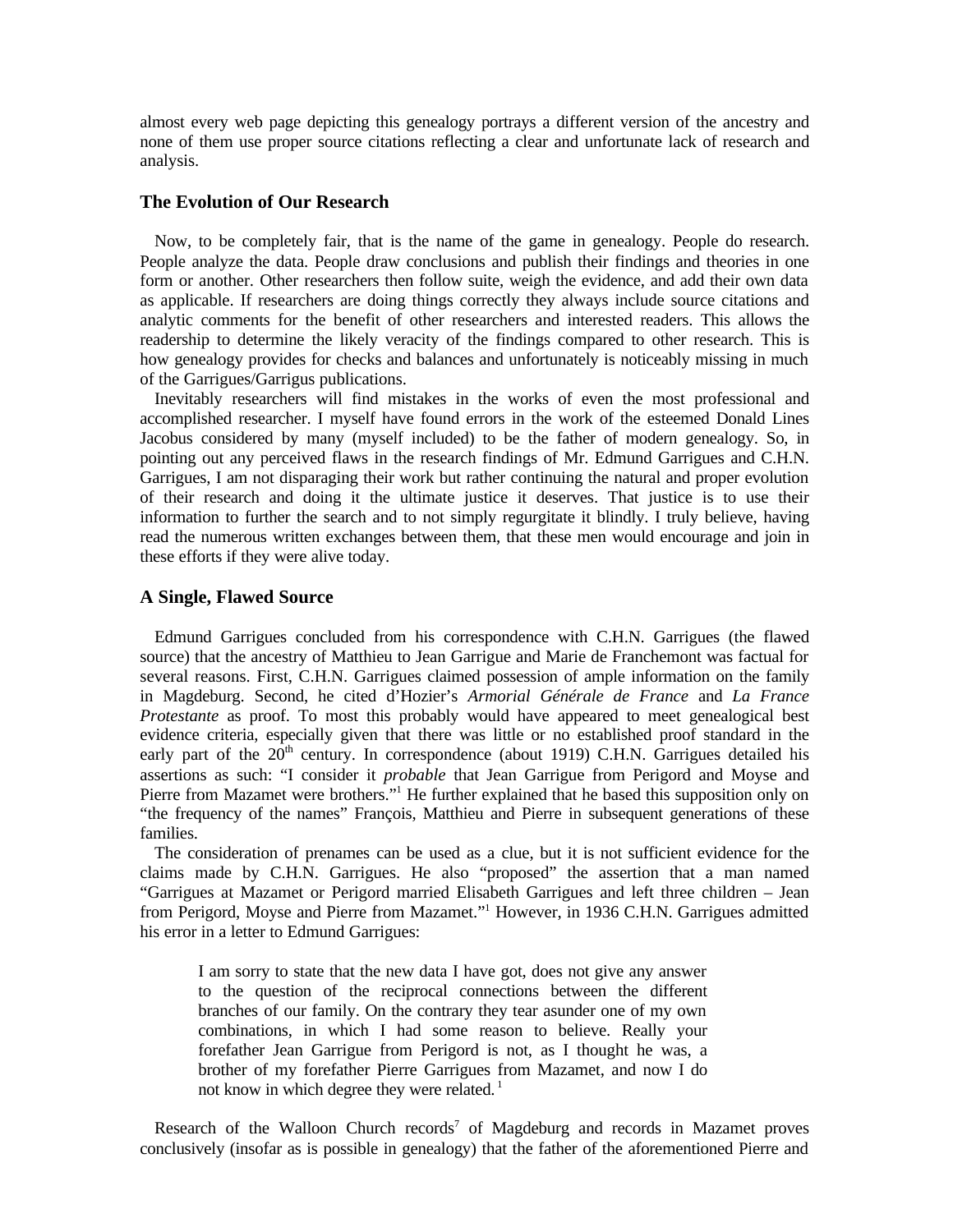Moyse Garrigues was Jacques Garrigues and that they were not siblings of Jean of Perigord. Their mother was either Priscilla Marty or Martha Calas but apparently no evidence has been uncovered to determine which woman begat the boys. Unfortunately, by the time this information had come to light, the incorrect data of C.H.N. Garrigues had already been published. These errors remain in the depictions of many a Garrigues family tree to this day. Most recently Charles S. and Winifred Garrigus repeated this relationship error in their book *The Garrigues Family in North America*, (Knoxville, TN: Tennessee Valley Publishing, 2000).<sup>6</sup>

#### **So What?**

What does this all mean specifically to the Garrigues family genealogy? First, it "tears" asunder" the assertion that the Garrigues Armorial Achievement commonly (and incorrectly) hailed "the Garrigues Family Crest" is shared by all people by that surname in the US. Moyse Garrigues of Magdeburg used a seal with this familiar blazon<sup>8</sup> depicting five oak trees in a field of blue in the early 1700s, and about 1830 it was further attributed to Jean Antoine Henri Garrigues another descendant of the Garrigues family of Mazamet. No record has ever been uncovered to show this crest in use by Matthieu Garrigues. Even though recent DNA testing proves that the American and Mazamet families share a common ancestry, the descendants of Matthieu Garrigues of Languedoc cannot, in keeping with heraldic rules, claim the use of this symbol.

Second, it should equally call into question the research findings of C.H.N. Garrigues that name Jean Garrigue and Marie de Franchemont as the parents of Matthieu. From his correspondence it is clear that this assertion was not derived from evidence but was supposition based simply on a hunch that was loosely supported by unsubstantiated guesswork put forth in *La France Protestante*.

This assertion seems first to have been proposed about 1855 in Volume 5 of the aforementioned serial in an article stating simply that "Garrigue may have been the son of Marie de Franchemont, widow of Jean Garrigue of Perigord, who left France with her children and Rachel Garrigue, wife of the Reverend [Gabriel] Mathurin." It is very important to note that the names Matthieu and François Garrigues are not included anywhere in this text and it is not clear how Mr. Garrigues deduced that the person mentioned was our ancestor Matthieu or his brother François Garrigues. What is actually asserted in *La France Protestante* is that those with the surname Garrigue may be the descendants of Jean Garrigue. C.H.N. Garrigues cites *La France Protestante* as his source but it should be fairly clear that without additional evidence there is literally no basis for his conclusion and therefore no basis for that of Edmund Garrigues either.

The information in *La France Protestante* originally came from a translation by Wollaston in his work entitled *Ebauche de la Religion Naturèlle* and was published at The Hague in 1726. *La France Protestante* states in their article that the British Library [Bibliothèque Brittanique] speaks of this translation in very *unfavorable* terms [très défavorables]. Somehow this information was mistranslated in Edmund's manuscripts and *The Garrigues Family in America* (p. 111) as having been "very flatteringly mentioned." From there the story seems to have gained acceptance by the majority of our family researchers sometime about 1909. That year in a letter to Edmund Garrigues C.H.N. Garrigues outlined his conclusion as follows:

Jean Garrigue seems to have settled down at The Hague…I presume that Matthieu, François, and Pierre were brothers, in other words sons of Jean  $Garrique.<sup>1</sup>$ 

This information should have been more closely researched and analyzed prior to publishing. At the very least it should have been noted that it was not based on factual evidence but was in truth a supposition.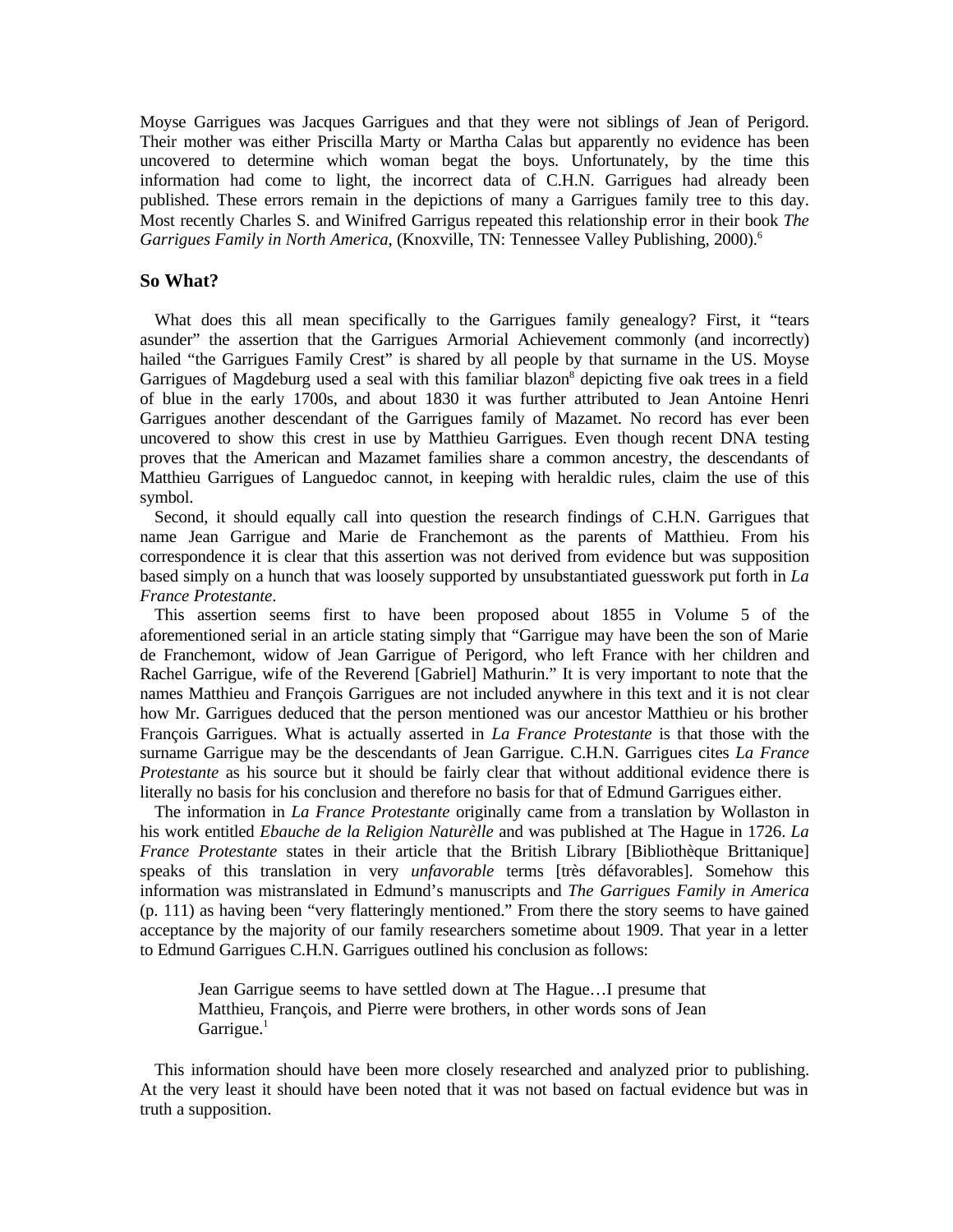#### **Onomastic Analysis**

C.H.N. Garrigues' "presumptions" were based solely on an onomastic study of the surname (and prenames) in the various French Reformed (aka Walloon) Churches in Holland and Germany. Specifically he studied the records of the Walloon Churches at The Hague, Rotterdam, Amsterdam, and Magdeburg<sup>8</sup> looking for anyone by the name of Garrigues or its variations. In analyzing the data he lumped these people into one family group or branches thereof and arranged them as best he could chronologically. The earliest record (discovered by C.H.N. Garrigues) was that of Elisabeth Garrigues who was received January 10, 1632 at The Hague. The next Garrigues record was for Magdalene Garrigues, widow of Jacques le Sweur who married Louis de Maximbeau in 1655. From these names and chronology he concluded that Elisabeth and Magdalene Garrigues "were possibly mother and daughter." However, by 1930 C.H.N. Garrigues was stating this supposition as genealogical fact but offered no additional source citation for clarification. The Walloon Church records themselves offer no such evidence.

#### **Matthieu, François & Pierre in Walloon Records**

What is conspicuously missing from the Walloon Church records is any mention of the mysterious "La Garrigues" from whom current researchers depict the descent of Jean Garrigue and his supposed son Matthieu. He is not mentioned in the church record as having been received with Elisabeth in January 1632, and I can find no record under this name in any Walloon Church register. In addition, none of the Walloon records relating to Matthieu, François, or Pierre Garrigues list their parents or that there was any relation between the men.

The sole reference to Matthieu's supposed brother Pierre is an entry for Pierre's acceptance to the Walloon Church in Rotterdam on January 26, 1739.<sup>9</sup> A note in this entry states that he departed for London but does not specify when and no additional information is offered. It is interesting to note that another man by the same surname, Anthoine Garrigues, was also accepted to the Walloon Church in Amsterdam on May 23, 1710. According to this record<sup>10</sup> he too departed for London but I have never seen him listed in any family depictions as having ties to Matthieu and François.

It is reasonable to assert that Matthieu and François were brothers based on several facts. The first is that François appears to have been about the same age as Matthieu, but this is not definite. François married Marguerite de Quenet at The Hague in 1699. Matthieu married Susanne Rochet in 1702 and had two children in Holland – Marguerite Jeanne born at The Hague about January 1703 and François Philippe born in Rotterdam in October 1704. The second more substantial clue is that François, his wife Marguerite, and another apparent friend of the family, Alida Rossette, appear in the baptismal records as Godparents to Matthieu and Susanne's children Marguerite and François.

In his manuscripts, Edmund Garrigues stated with certainty that François [first son of Matthieu] was named in honor of one of Matthieu's uncles and that his next son Pierre was obviously named in honor of another uncle by that name. It was a natural extension of the conclusion derived from his authority C.H.N. Garrigues. It is interesting to note that no records yet discovered at The Hague, Amsterdam or in Rotterdam identify a parent, aunt or uncle of Matthieu or François Garrigues. I believe it more likely that Matthieu named his first two children in honor of his brother François and his sister-in-law Marguerite and not after uncles as proposed by Edmund Garrigues.

#### **Onomastic Analysis – Sometimes Flawed, Sometimes Not**

As soon as C.H.N. Garrigues published his work in 1930, the onomastic approach to the Garrigues in Holland and Germany proved to be a flawed approach. At that time numerous descendants of the families in Mazamet produced records to refute his theories. That is why he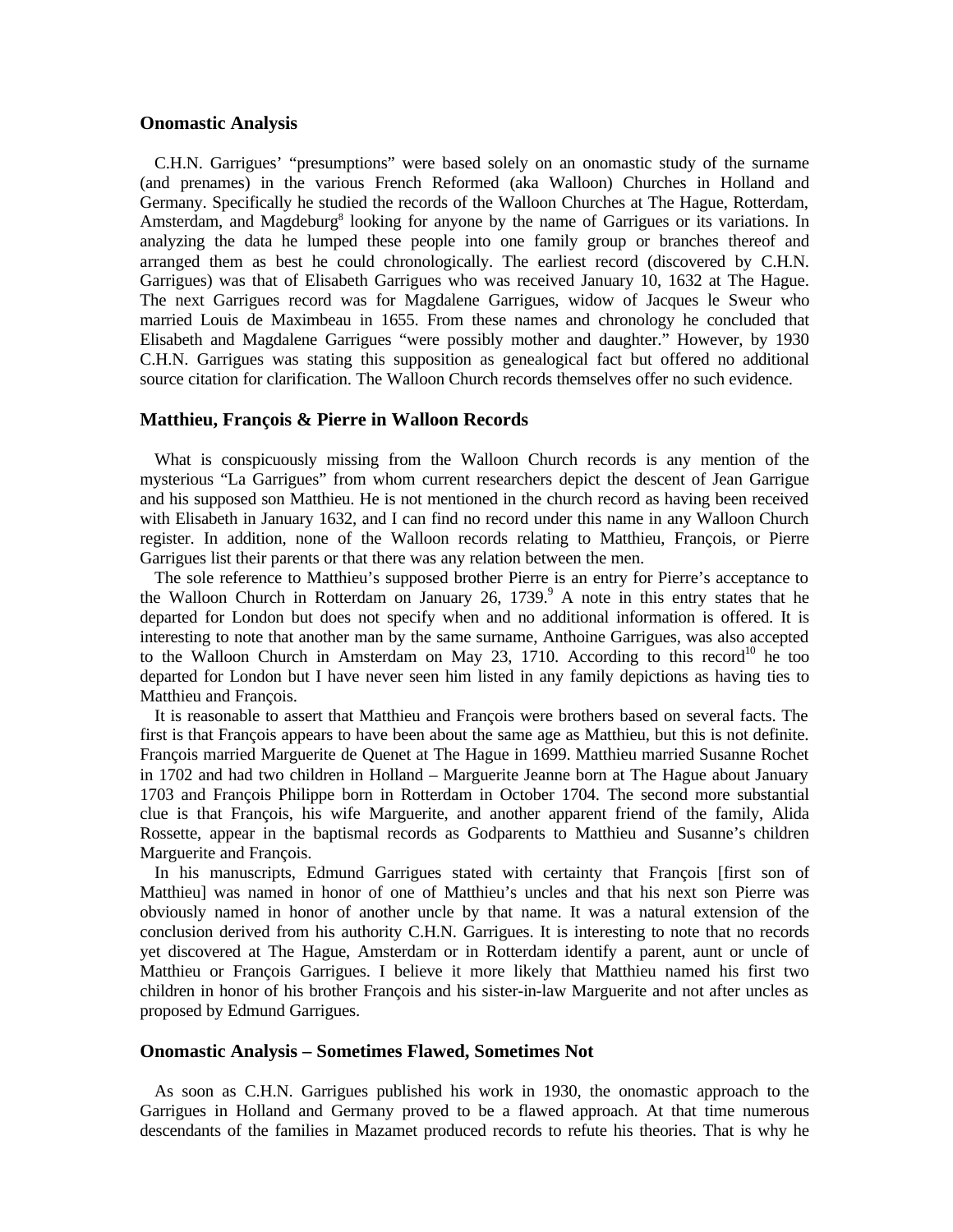recanted in 1936 in the aforementioned letter. One cannot reasonably suppose that all people by the name Garrigues who fled France were descended from a common ancestor.

However, for the most part the onomastic approach works well for the early family in Philadelphia. Given that there are more records available and the fact that the surname is rather rare and unique in the area, researchers can be relatively certain that anyone by the name of Garrigues in Philadelphia ties into the family somewhere. However, one must be continually aware that many families by the surname Gargas and variants are found in Philadelphia records and are sometimes mistakenly indexed under the surnames Garrigues or Garrigus.

#### **Onomastic Analysis – Side note on a Notable Exception?**

There are exceptions to onomastic analysis in Philadelphia as exemplified in what I believe to be a false assertion that Matthieu and Susanne Garrigues had a son named Abraham born about 1722. The sole citation for this claim comes from Pennsylvania Archives,  $3<sup>rd</sup>$  Series, Vol I, p. 18 that states that "Abraham Garrigues" was living in Lower Salford Township, Philadelphia County, PA in 1744. Because of the surname and the likely date of birth of Abraham, Edmund Garrigues included him in a list of children for Matthieu and Susanne. Edmund was obviously not convinced about this as Abraham's entry is followed by a question mark.

#### **Then Who Was Abraham Garrigues?**

I believe that Abraham was not a Garrigues but was actually a member of a German family named Gerges. In Upper and Lower Salford Township, Montgomery County, PA this family that also went by the surname Gergos, Gergies, and Gerkis was in some instances mistakenly listed under the name Garrigues or Garrigus in some Philadelphia records. The name Abraham was a common prename in these Gerges families.

In Philadelphia Orphan's Court Dockets this family was seen indexed under the name Garrigues in December 1755<sup>10</sup>. In that year a man named "Wilhelm Garrigus" died intestate and the Court ruled to provide for the guardianship of his children – Conrad, William, Abraham, Henry, Elisabeth, and Salome. However, in referring to the actual Orphan's Court Estate papers<sup>11</sup>, as written by the petitioner Conrad, we find that the name is not actually Garrigus or Garrigues. In the original papers the surname is spelled "Gargies" and "Gerkis." For whatever reason the record was later transcribed and entered under the name Garrigus and Garrigues. This only occurs in Philadelphia records and is probably due to the Philadelphia registrar's familiarity with the latter surname.

#### **Old Goshenhoppen Lutheran Church Records**

An investigation of the church records for the Old Goshenhoppen Church in Lower Salford Township<sup>12, 13</sup> almost certainly shows the Orphan's Court record to be mistaken. There is not one instance of the name Garrigues or Garrigus in these church records. However, these records contain numerous references to the same family that was mentioned in the Orphan's Court Records. This is verified as the children's names are unique and easily identified, Conrad and Salome in particular.

Based on these records, I believe that the "Abraham Garrigues" of Lower Salford Township who was listed by Edmund Garrigues as a son of Matthieu was more likely a member of the Gerges family from Germany and was not a child of Matthieu and Susanne (née Rochet) Garrigues. My assertion is that his name, as included in the Pennsylvania Archives series, was either mistranscribed from the records consulted or was incorrectly spelled in the original. This would explain why no other family member ever mentioned Abraham and also why there is no other record to be found for him anywhere in Philadelphia. There may be other explanations but there is no evidence to support any other theory to date.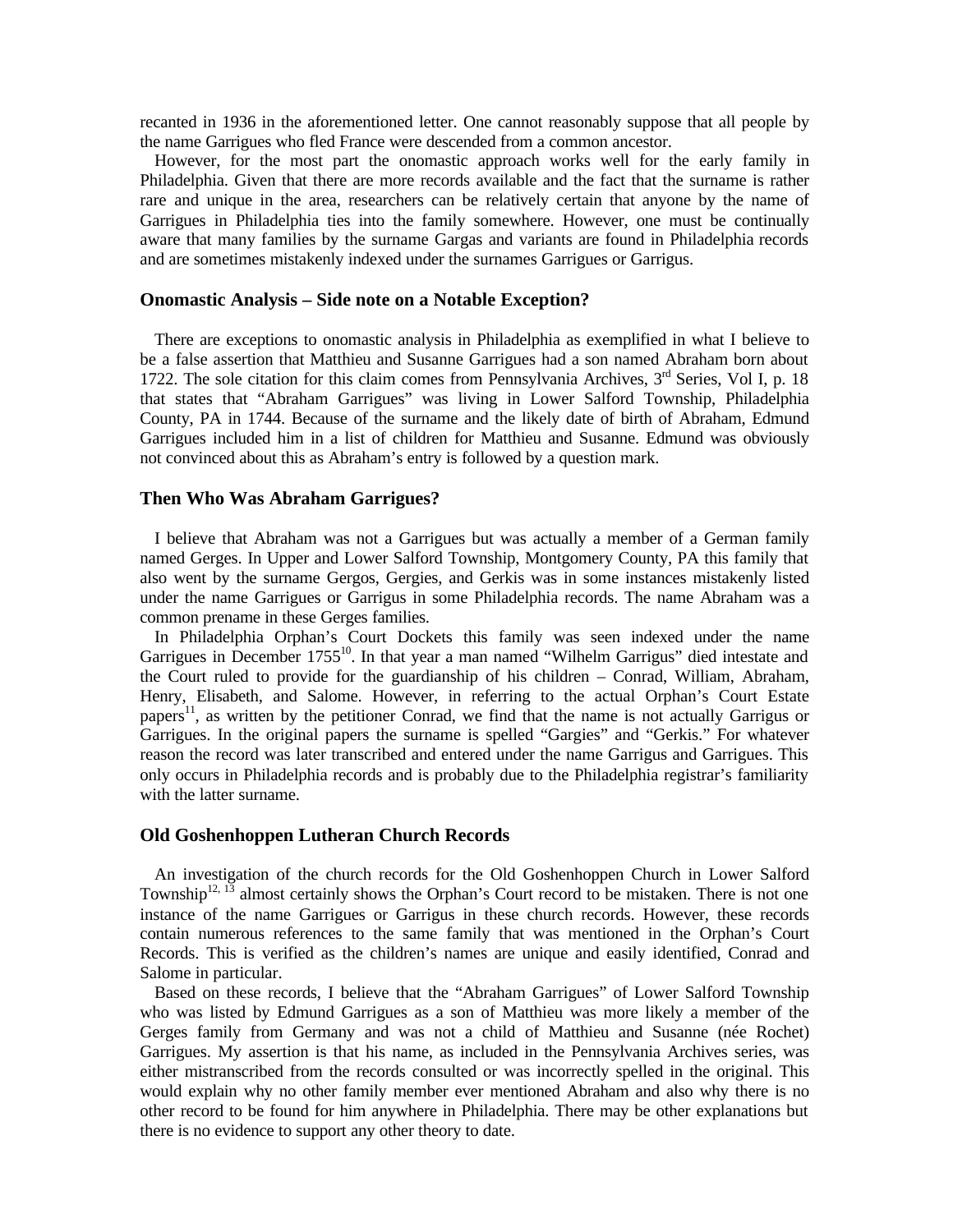## **More German Families in the Mix?**

Based on analysis of reams of information on the supposed Southern Branch of the Garrigues/Garrigus family, I am increasingly of the opinion that many or all of the branches claimed to have descended from Mathew Garrigus of Halifax County, NC (circa 1762-1790) are in fact descended from a German family by the surname Gargas (also spelled: Garges, Gargis, Gargos, Gargus, Garrigus, etc). DNA tests done in 2002 involving a participant of one of the Southern families showed that he does not share a common ancestry with descendents of Matthieu & Susanne (née Rochet) Garrigues. Instead, he finds that his DNA matches exactly with another family by the surname Kaerchner whose oldest known ancestor is found in Germany toward the end of the  $18<sup>th</sup>$  Century. This is discussed in more detail in the section on the Garrigues Surname DNA Project at: http://www.garrigus-family.com.

#### **Contemporary Evidence, Family Records and Armorials**

It is interesting and important to note that no Garrigues family member contemporary with Matthieu or his children ever recorded the name of Matthieu's parents. This means that we can't simply refer to "family records" to support the claims on Matthieu's ancestry. In fact, many of the earliest generations who exchanged notes with Edmund Garrigues stated that Matthieu was the earliest recorded ancestor and that nothing more was known of his ancestry. Many of them also claimed that Matthieu was one of two or possibly three brothers that came to the colonies and who settled in NJ, PA, and SC. This is a theory that has been dismissed by family historians. What is clear from the early family notes is that subsequent generations, beginning with the first generation after Matthieu, had no apparent knowledge of their ancestry prior to the immigrant or at least never took the time to put it in writing or pass it to their grandchildren.

Fewer than 50 years after Matthieu's death noted Quaker, schoolteacher and friend of the Philadelphia Garrigues, Anthony Benezet, sought to investigate the ancestry of the family while he was on a trip to France in 1775. He found very little information and Edmund Garrigues described his findings as "incomplete." The fact that Mr. Benezet made such an effort at all supports the theory that the immediate family in Philadelphia had no more knowledge of Matthieu's parents than the descendants of today.

Mr. Benezet's only product was to copy the lineage of "Lagarrigue of Thèze in Béarne" from M. de la Chenaye-Desbois' *Dictionary of Nobility*, Volume XI, pp. 257-263. In reality, this certified noble lineage fails to name Jean Garrigue, Marie de Franchemont or Matthieu Garrigues of Languedoc, France. However, Edmund Garrigues deduced from the information in the *Dictionary of Nobility* that our Garrigues family must have descended from Jean de Lagarrigue, the younger brother of the eldest son in this lineage also named Jean de Lagarrigue.

#### **Problems with the Deduction**

This deduction by Edmund Garrigues presents several problems. First, no evidence from the lineage as depicted by M. de la Chenaye-Desbois substantiates the claim that our families are related in any way. Second, the surname depicted by this ancestry is not Garrigues but rather Lagarrigue or Laguarrigue. This is a common mistake that has been repeatedly perpetuated by Garrigues descendants who erroneously believe that the names Garrigues, de Garrigues, and Lagarrigue are synonymous. They are not. Finally, the deduction was bound to be incorrect as it was initially based on a false conclusion passed to Edmund Garrigues by C.H.N. Garrigues.

## **Do We** *Know* **Anything?**

Extant records in France may not tell us who Matthieu's parent were but they can help us disprove at least some of the claims about Jean Garrigue. In particular, they undermine the assertion that Jean Garrigue fled to The Hague with his family sometime after 1685 and died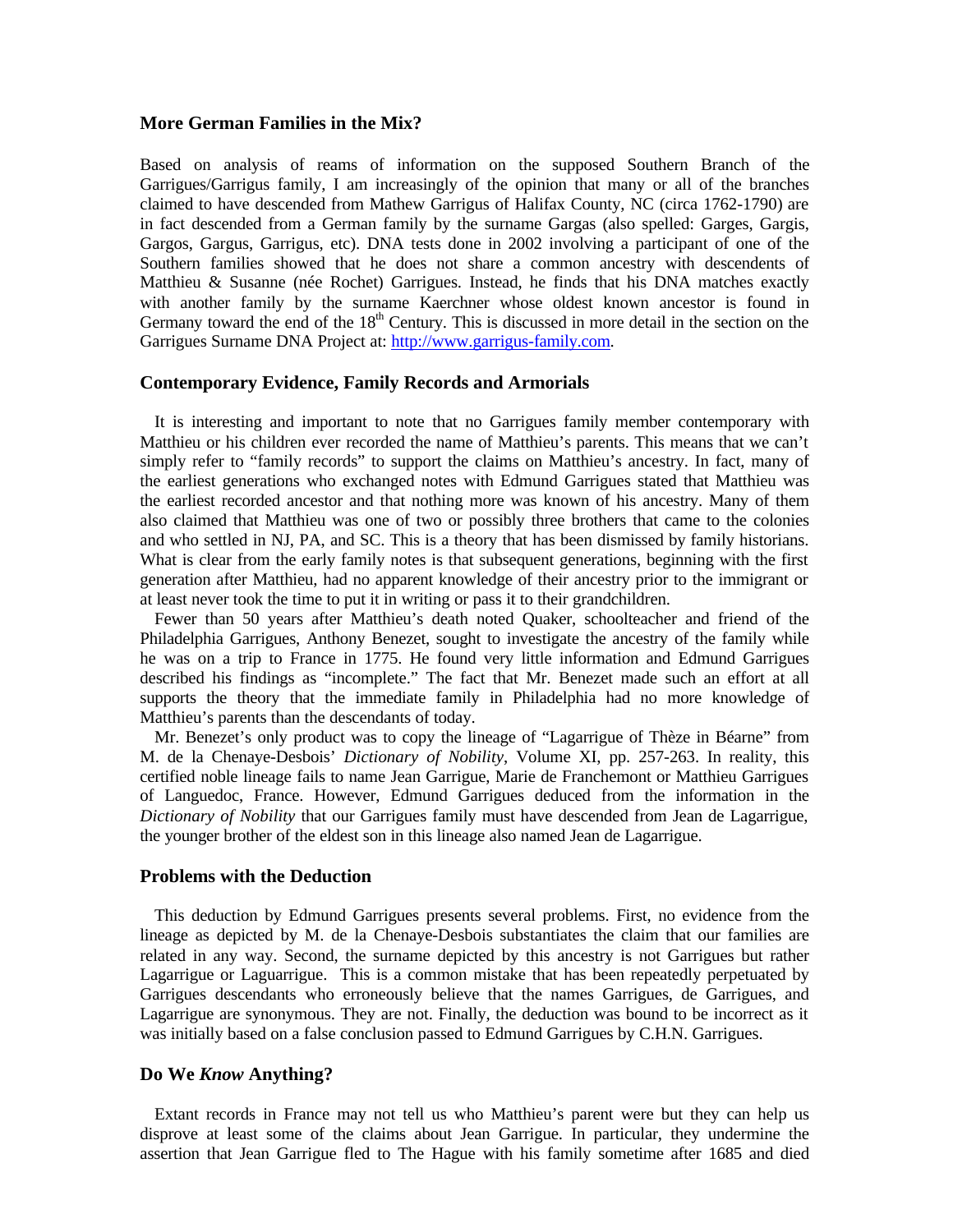there after 1714. To refute this I cite a record in The Dordogne Departmental Archives in Perigueux, France called *Procès Verbaux des Abjurations de l'Hérésie de Calvin Faites à Bergerac*. These records contain an entry (translated from the original French) as follows "567…Franchemont, Marie, Dame, Widow of Jean Garrigue [sic], Judge of Siorac, August 31, 1685." This record shows Marie renouncing her "calvinist heresies" in late August 1685 probably in an attempt to retain whatever estate her deceased spouse Jean may have left after he died. No children are listed with her.

At the very least the Perigord archival record offers proof that Jean Garrigue was deceased by the end of August 1685 and therefore could not have accompanied Marie to Holland as was stated by C.H.N. and Edmund Garrigues. It also calls into question Jean's supposed occupation as a protestant minister. In the archival record he is listed as a judge. Of equal import is the fact that there is no mention of Jean Garrigue or Marie de Franchemont in Walloon Church records.

#### **Garrigues/Garrigus Surname DNA Project**

In late September 2002 we initiated a project called the *"Garrigues/Garrigus Surname DNA Project"* to help solve some of our genealogy problems. For more detailed information on the project see the November 2002 edition of Branches & Roots or refer to http://www.garrigusfamily.com.

The immediate objectives of this project are (no priority): to determine if a relationship exists between the Garrigues family of Matthieu of Languedoc and the descendants of Barthélémy Garrigues of Mazamet, France (earliest known progenitor of the Danish/German Branch); to prove/disprove the relationship of descendants of Mathias Garrigus of Halifax County, NC (circa 1762-1790) to Garrigues/Garrigus families of Philadelphia and New Jersey; and to identify relationships to other Garrigues families abroad.

Our volunteers, 7 lineal male descendents in all, included 3 volunteers from the PA branch, 1 each from the NJ, NC, and Danish/German branches, and 1 volunteer from the Lagarrigue family of Thèze in Béarn from which our family is so often claimed to have descended.

The Project organizers started by recruiting volunteers from the 3 American branches (PA, NJ, NC) reportedly descended from Matthieu & Susanne (née Rochet) Garrigues. These participants would be the "control sample" and providing a solid DNA fingerprint representing the American Garrigues family and one which we might compare with others of the surname and variants. We also recruited volunteers from the Danish/German family and the family of Lagarrigue of France and Martinique. The latter family lived for many years on the Island of St. Christopher and fled to Martinique in English invasions of the 1690s.

The Garrigues DNA Project results offer both conclusive proof and inconclusive evidence toward answering our genealogy questions. First, the project proved conclusively that the descendents of Matthieu & Susanne (née Rochet) Garrigues share a common ancestor. The DNA samples of the PA, NJ and Danish/German volunteers were identical matching 12/12 markers. This is proof positive that they are in fact cousins having a shared grandparent. In DNA terms this shared grandparent is referred to as the Most Recent Common Ancestor (MRCA). DNA testing cannot specify who a given MRCA was but it can help us determine the probable number of generations we are descended from that individual. A perfect match (12/12 markers) indicates: a 95% probability that the MRCA existed within 62 generations; a 90% probability that the MRCA lived within 48 generations; and, a 50% probability that the MRCA lived within 14.5 generations. Applying this to our family, the participant from the Danish/German family is descended 11 generations from his earliest known ancestor - Barthélémy Garrigues. The U.S. participants are descended from Matthieu Garrigues by 10 generations. From this, we can reasonably conclude that there is a 50% probability that the MRCA existed within 3-4 generations prior to Barthélémy Garrigues of Mazamet, France.

The next result was the revelation that the Southern branch descendent does not share a common ancestry with the American or Danish/German families. His result matched only 7 of 12 markers. This offers strong, but inconclusive evidence, to state that the descendents of Matthew Garrigus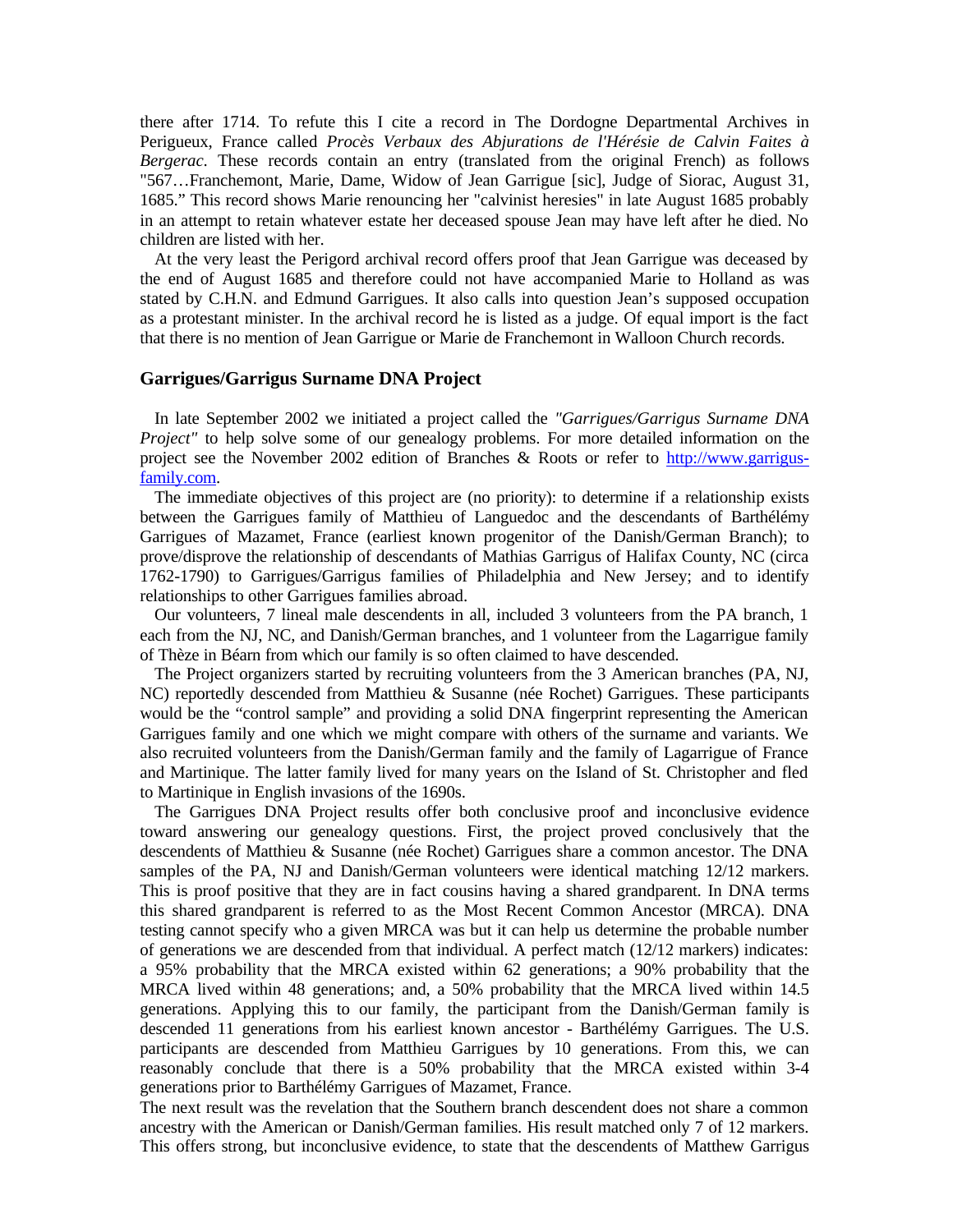of Halifax Co., NC (circa 1760-1790) are not descended from Matthieu & Susanne (née Rochet) Garrigues of Philadelphia, PA as has been so oft published. What is even more fascinating is that this Southern Branch descendent has located exact DNA matches with his result in families by the surnames Kaercher, Karcher, Kercher of the Rheinland-Pfalz region of Germany. The DNA experts at Family Tree DNA assert that this is likely the result of an MRCA existing prior to the advent of surnames in the region of Europe where he lived. The possibility also exists that this volunteer descends from a line where an un-announced adoption or false paternity occurred.

Based on my research, I have become increasingly skeptical of the claimed connection of Matthew Garrigus of Halifax County, NC to the Garrigues family of Philadelphia, PA. I am of the belief that many or all of these Southern Branch families are actually descended from the German family of Gargas (also spelled Garges, Gargis, Gargos, Gargus, etc.) and are not descended from Matthieu & Susanne (née Rochet) Garrigues. Although I cannot go into detail in this article, there is no documentary evidence to support a connection between the PA and NC families and recent DNA testing seems to refute it. We must reiterate that these results offer only strong, yet inconclusive, evidence to support such findings. The organizers will have to locate at least 2 more lineal descendents from this Southern Branch to confirm/refute these findings. The NC descendent is also upgrading his test to a 25-marker version to refine his match to the Kaerchner family of Germany and to learn more about this connection. A 25-marker test can refine the identity of a MRCA to within as few as 7 generations.

The latest results pertain to the Lagarrigue Family of Thèze in Béarn. This participant, like the Southern Branch volunteer, does not share a common ancestry with the descendents of the American and Danish/German Branches. His sample matched only 8 of 12 markers with the American Garrigues/Garrigus samples. However, this too can be considered only strong, inconclusive evidence and further testing is required to confirm/refute the results.

#### **The Family of de Garrigues la Dèvèze**

Some authors have perpetuated further errors in tying together the ancestry of Matthieu Garrigues, the Garrigues of Mazamet, and the family named de Garrigues la Dèvèze. These accounts have stated conclusively (again originating with C.H.N. Garrigues) that the woman named Elisabeth Garrigues, accepted to the French Reformed Church of The Hague on January 10, 1632, was in fact Elisabeth (née de Barthes) Garrigues of the family Garrigues la Dévèze. Patricia Wright Strati makes this same error in her 1992 book entitled *Our Garrigues Ancestors.*<sup>5</sup> Elisabeth de Barthes did exist and did marry Jacques de Garrigues la Dèvèze, but there is no evidence in the records of the Walloon Church or in family documents to support the claim that she was our ancestor or that she was an ancestor to the Mazamet branch.

In fact, the lineage of the de Garrigues la Dèvèze family as cited by C.H.N. Garrigues (and thus restated by Patricia W. Strati) from d'Hozier is not cited correctly. He adapted it to fit his theory that the Elisabeth Garrigues in Walloon Records was an ancestor. Mrs. Strati perpetuated this error as did Charles S. and Winfred Garrigus in their most current work *The Garrigues Family in North America*. To be fair, the error originated in the work of C.H.N. Garrigues and not with these researchers but current and future descendants face a big problem in that the frequent republishing of these errors gives them an air of credibility. Many other researchers have accepted them at face value and they have propagated throughout many published histories and Latter Day Saints records.

#### **The Lineage as Depicted in** *Silhouetten Profile*

According to C.H.N. Garrigues, whose information was later republished by Patricia Wright Strati, the head of the de Garrigues de la Devèze family was Jacques de Garrigues, a Judge of Nages in Castres. He supposedly attended church meetings as a young boy in Montpellier. Jacques, in spite of his Calvinist beliefs, supposedly acquiesced in the mid 1600s to the Catholic polity and agreed to have his children raised in the Catholic faith in order to maintain his nobility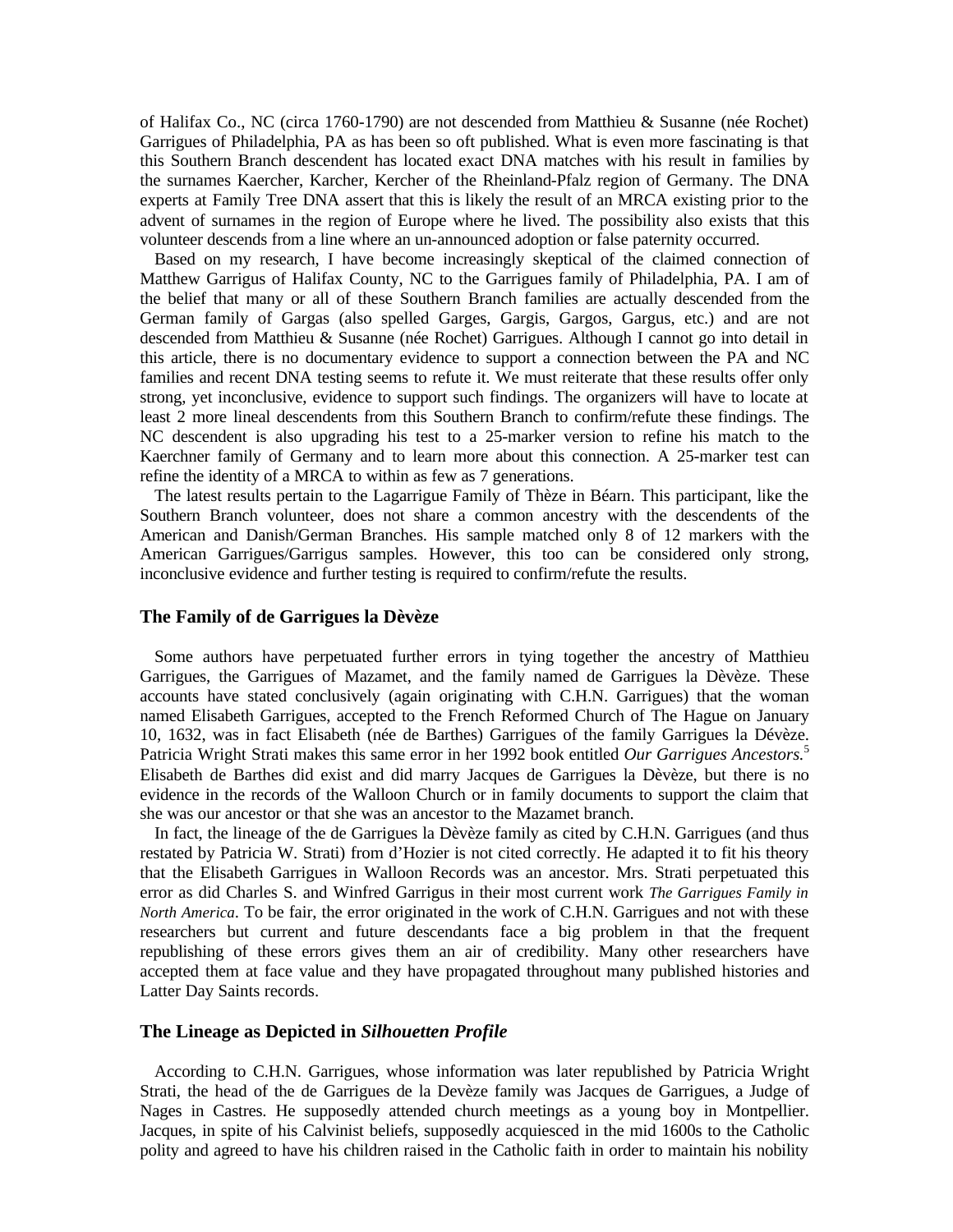and his estate. This act reportedly "severed the holy family bonds" and drove his wife Elisabeth (née de Barthes) Garrigues into exile in the Netherlands. The claim is that the Elisabeth Garrigues received as a member of the Walloon Church of The Hague on January 10, 1632 was in fact the exiled spouse of Jacques de Garrigues de la Dévèze.

The authors then name Jean de Garrigues [spouse of Marie de Franchemont] as the eldest son of Jacques and Elisabeth. Sometime about 1649 the Catholic powers had put so much political pressure on Jacques that he was forced to prove his nobility, which was supposedly upheld, and to decree his lands to his son Jean [supposed father of Matthieu Garrigues].

This is where much confusion ensues. According to these accounts Jean de Garrigues de la Dévèze remained Catholic and maintained the estate of la Dèvèze in France where he died on September 28, 1682. However, in these accounts he is also curiously named as a *Protestant* minister of Perigord and as having married Marie de Franchemont. These accounts then name the children of Jean and Marie as: Rachel, François, and Mathurin [sic]. C.H.N. Garrigues' additional claim was that Jean fled to The Hague in 1685 and that he later continued to St. Christopher with Matthieu and Susanne. Later researchers have sometimes named the aforementioned Rachel as a sister of Jean de Garrigues. It is not surprising that these accounts might cause confusion as they contradict themselves in many aspects and much of the information is not correct.

C.H.N. Garrigues (and Patricia W. Strati) further named Jean de Garrigues de la Dévèze as a brother to Moyse, Pierre, and Elisabeth Garrigues of the Mazamet Garrigues family. We have already treated this error in previous paragraphs, but it serves to show how the errors have continued to the present.

C.H.N. Garrigues briefly outlined his reasoning behind tying the de Garrigues la Dèvèze family to our ancestry (highlighting his tendency toward onomastic analysis) as follows:

The name of Elisabeth recurred often in the succeeding generations, most frequently connected to the name "Justine", though never more in the Catholic line; therefore it occurred among the direct descendants.<sup>1</sup>

The last items in Patricia Strati's book pertaining to our family are not directly from C.H.N Garrigues. She states that Matthieu came from Labastide Rouairoux located just a few miles east of Mazamet, France. She cites *The Garrigues Family in America*, p. 1351 as her source but no evidentiary statement is offered.

#### **This Just In…**

In 1997, a descendent of the Danish/German Garrigues family named Corinna Meraldi conducted onsite genealogical research in the many extant archives in and around Mazamet, France. Pursuant to this research she found documentary evidence in the form of a marriage record showing Jacques Garrigues to have been a son of a man named Barthélémy Garrigues of La Bastide Rouairoux and not of :

Friday, the  $24<sup>th</sup>$  of February 1645...took place the marriage between Jacques Garrigues, son of Barthélémy, merchant of La Bastide-Rouairoux and Pricille Marty, widow of the deceased Antoine Glories of Mazamet… Signed: Sieur Cabibelle, City Notary

Ms. Meraldi's article entitled "Through the Looking Glass" shortly will be transcribed and published to: http://www.garrigus-family.com.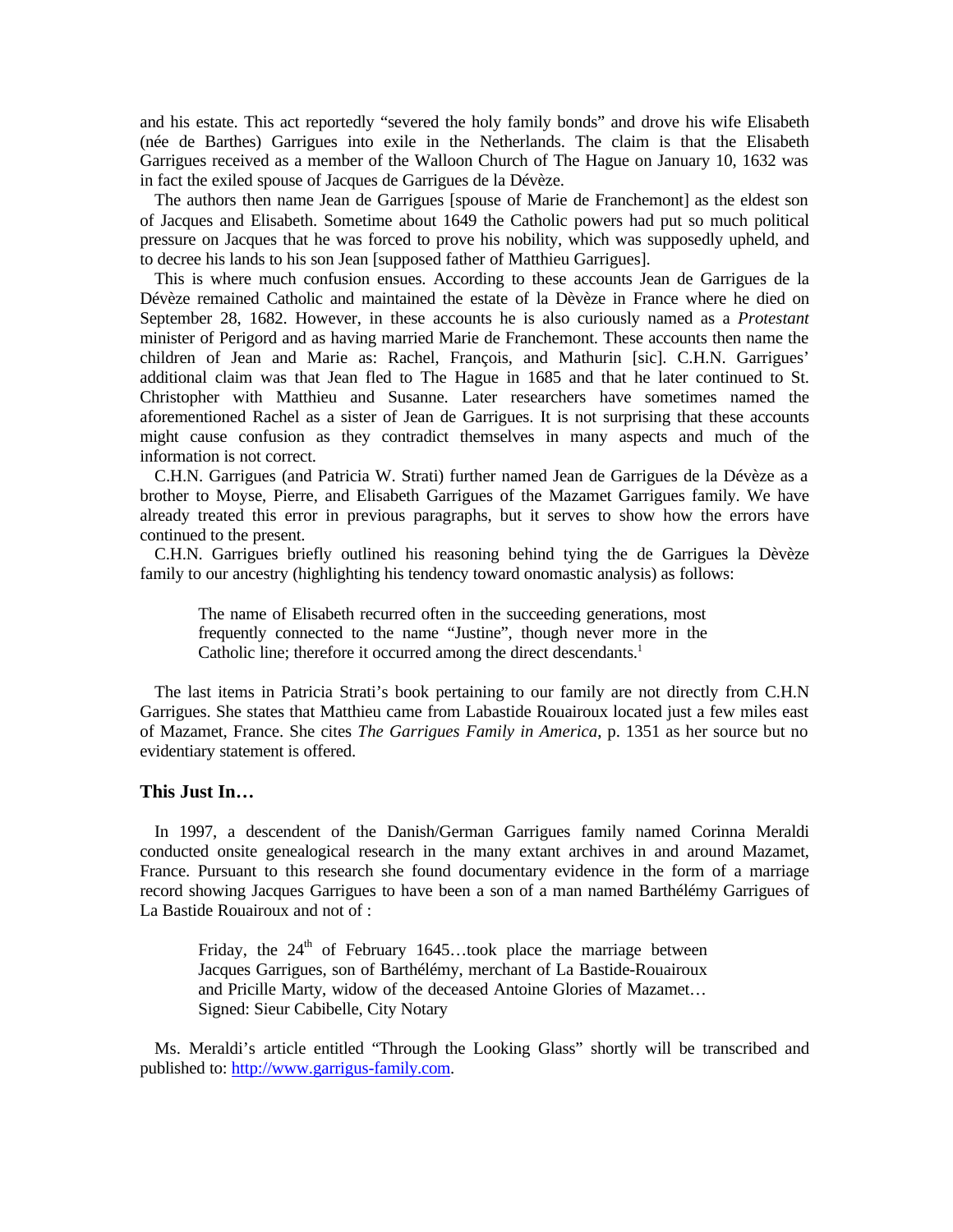#### **Correct Lineage of de Garrigues la Dèvèze**

Henri Jougla de Morenas' *Grand Armorial de France*<sup>15</sup>, p. 110, line 16904 depicts the correct lineage of the family of de Garrigues de Naujac and de la Dévèze as follows [the final line lists the other armorials and pages where this lineage is recorded]:

16904…Nobleman Jean de Garrigues, Governor of Château Ambialet, was the father of Nobleman Guilhem de Garrigues, living in 1540; who by Isabeau de Soubes, his spouse, left Nobleman Bertrand de Garrigues, [tr] in 1565, who married Marie de Calvet and was the father of Jacques, [Eyr], born in 1570, who married Elisabeth de Barthes; **Nobleman Jean de Garrigues Seigneur de la Dévèze, son of the preceding** [Jacques & Elisabeth], **married in 1655 Isabeau de Saint Martin**, from him came Nobleman Jean de Garrigues Seigneur de la Dévèze, Aide-Major of the Regiment of Castres, who married in 1696 Catherine de Citon d' Espine, and was father of: Jean Joseph Seigneur de Naujac, who by Marguerite Emilie de Mantcalm-Gozon who he married in 1732 left Jean Louis, born in 1734, who married in 1760 to Marie Ursule de Mostuejouls and was father of:

- 1) Jean Deodat de Garrigues, [Eyr] Seigneur de la Dévèze, Naujac, born in 1763, admitted to [la Flèche]in 1772, maintained noble in 1789. [Comparant] in Toulouse in 1789.
- 2) Pierre Esprit, [Eyr] born in 1765
- 3) Anne Louis, [Eyr] born in 1767

(Carés d'Hozier 284. – Nouveau d'Hozier 149. – Chérin 89. – Armorial Général – Languedoc 1).

A graphic depiction of this de Garrigues la Dèvèze lineage may be easier to assimilate:

#### **Generation 1**

Jean de Garrigues

#### **Generation 2**

Guilhelm de Garrigues (*living in 1540*) & Isabeau de Soubes

#### **Generation 3**

Bertrand de Garrigues & Marie de Calvet

#### **Generation 4**

Jacques de Garrigues (*b. 1570*) & Elisabeth de Barthes

#### **Generation 5**

Jean de Garrigues (*m. 1655*) & Isabeau de Saint Martin

#### **Generation 6**

Jean de Garrigues (*m. 1696*) & Catherine de Citon d'Espine

Analysis of this certified lineage shows that C.H.N. Garrigues' assertion was incorrect. He claimed that Matthieu's father Jean Garrigue was the son of Jacques and Elisabeth (née de Barthes) Garrigues and that this Jean was the same of the name who married Marie de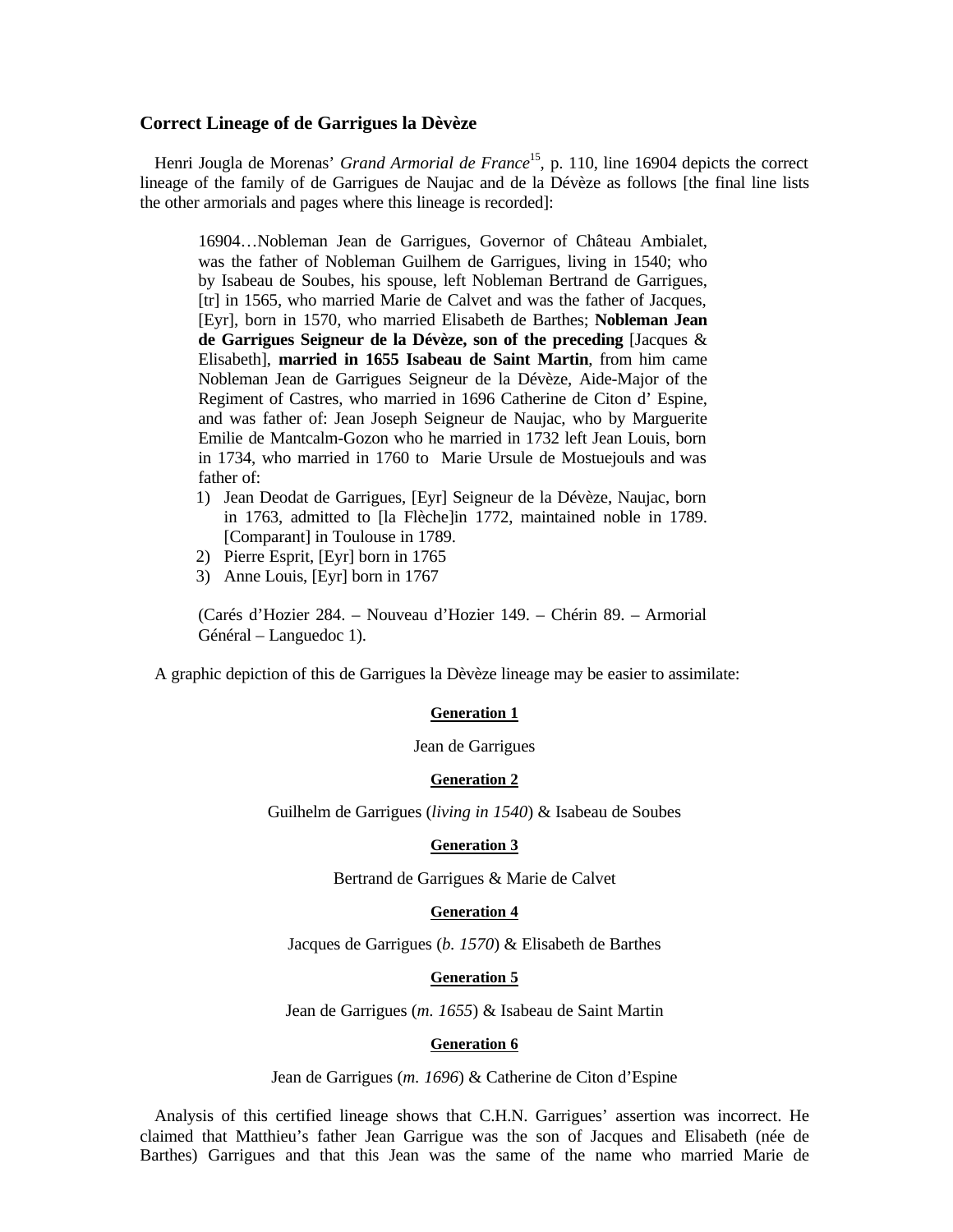Franchemont. In Generation 5 of this ancestry you can see that Jacques and Elisabeth (née de Barthes) de Garrigues son Jean married Isabeau de Saint Martin and not Marie de Franchemont. It is obvious that C.H.N. Garrigues erroneously tied the two lineages together in spite of the evidence. This should serve to rule out this claim or at least to send researchers back to the records to further prove or disprove it.

### **Conclusions**

Unfortunately, current descendants do not know the parentage of Matthieu Garrigues with any semblance of genealogical validity. The status quo pointing to Jean Garrigue and Marie de Franchemont is an erroneous assertion that owes its origin to C.H.N. Garrigues of Copenhagen, Denmark. Any other researchers who have published this information have done so having been misled by his unsubstantiated theories. (I don't imply mal-intent.)

It is my hope is that this analysis better delineates that which we "know" of the ancestry of Matthieu and that which we do not know. The *knowns* are that:

- Matthieu was born in Languedoc, France.
- Matthieu had a brother [or at least a relative] named François who married Marguerite de Quenet on October 18, 1699.
- Matthieu was probably the man by the name who was received as a member of the Walloon Church of The Hague in October 1701.
- This Matthieu married Susanne Rochet at The Hague on May 28, 1702.
- Matthieu and Susanne had a daughter named Marguerite Jeanne about December 31 1702 or January 1, 1703 and a son François on October 29, 1704.
- DNA testing proved that Matthieu & Susanne's descendents are directly related to descendents of Barthélémy & son Jacques Garrigues of Mazamet, Haut Languedoc, France.
- Matthieu [age 30] appears in a St. Christopher census enumeration with a wife and only one son in January 1708. He is listed under the name Mathew Garig<sup>16</sup>
- No family member contemporary with Matthieu and Susanne ever recorded the parentage of either person.
- No original evidence has been discovered to verify that Jean Garrigue and Marie de Franchemont were the parents of Matthieu, François, or Pierre Garrigues.
- No evidence has been discovered to prove that Matthieu had a brother named Pierre.
- The original [and sole] source of the ancestry claim about Jean Garrigue and Marie de Franchemont was a mere supposition contained in *La France Protestante* that was perpetuated [in chronological order] by C.H.N. Garrigues, Edmund Garrigues, Margaret & Richard Garrigues, Patricia Wright Strati, and Charles S. Garrigus.
- *La France Protestante* only offered that a person by the surname Garrigue [sic] "may have" descended from Jean and Marie yet cited no evidence in support. This information originated in a translation deemed very unfavorable by British authorities.

It is equally important to understand that although this analysis might make the theory dubious, it does not serve conclusively to disprove the assertion that Jean Garrigue and Marie de Franchemont were the parents of Matthieu. Even the DNA testing does not accomplish this. However, I would hope that current researchers would at the very least relegate this claim to its proper status as genealogical theory vice genealogical fact. It is beneficial to state genealogical theories as long as they are not misleading and as long as they do not present posterity with unsubstantiated findings.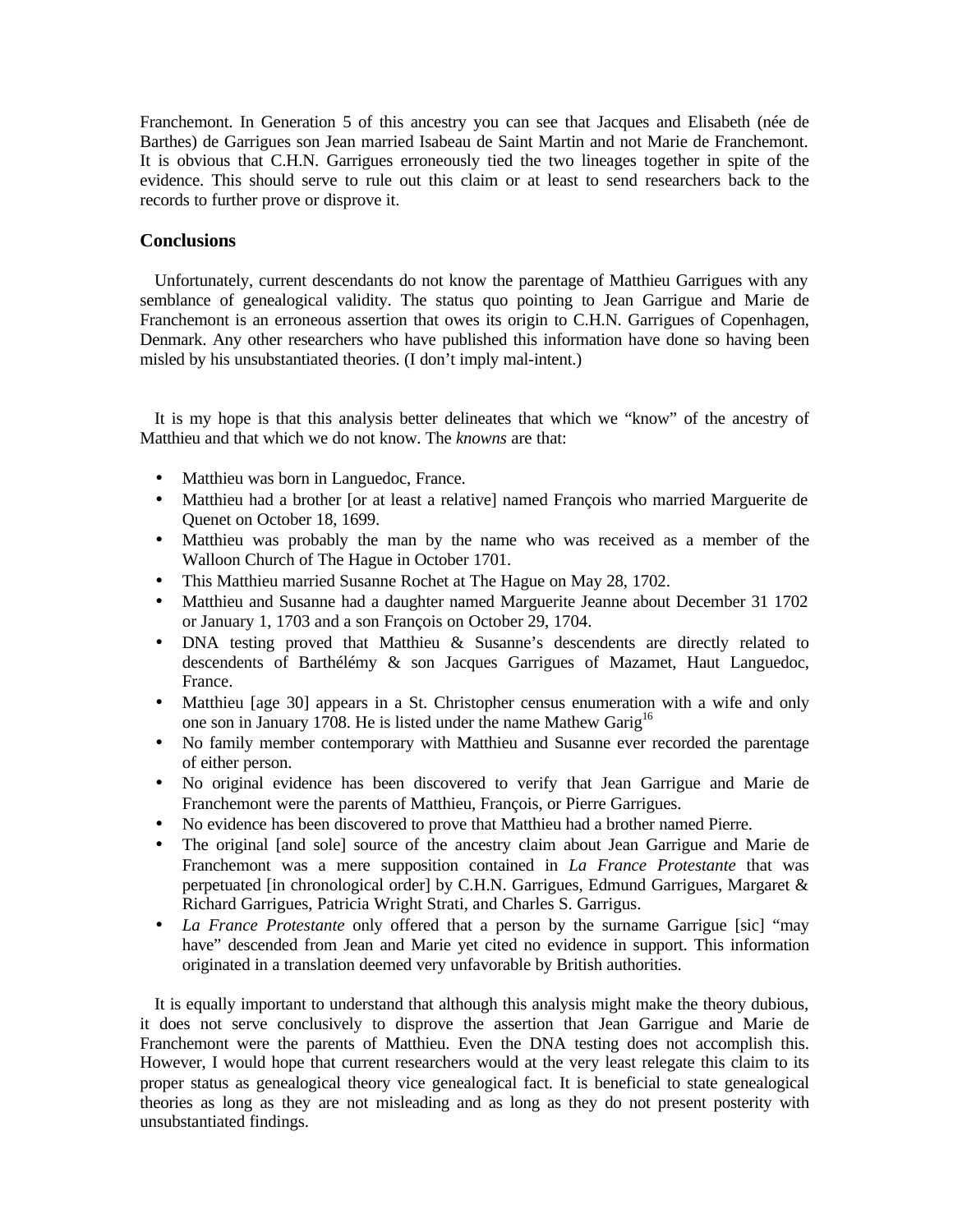As Garrigues descendants of today and tomorrow delve into this worthy and gratifying research we should strive to arm them with a firm understanding of the known facts. Their research will then add to the effort and leave valuable resources to posterity as have those of Edmund Garrigues, C.H.N. Garrigues, Margaret & Richard Garrigues, Patricia Wright Strati, and Charles S. and Winifred Garrigus. In genealogy, that inheritance should always be as truthful and accurate a body of knowledge as can be accumulated. I feel that it is our collective responsibility to take measures to ensure this at least within the scope of our own research and analysis. I hope this article is a step in the right direction.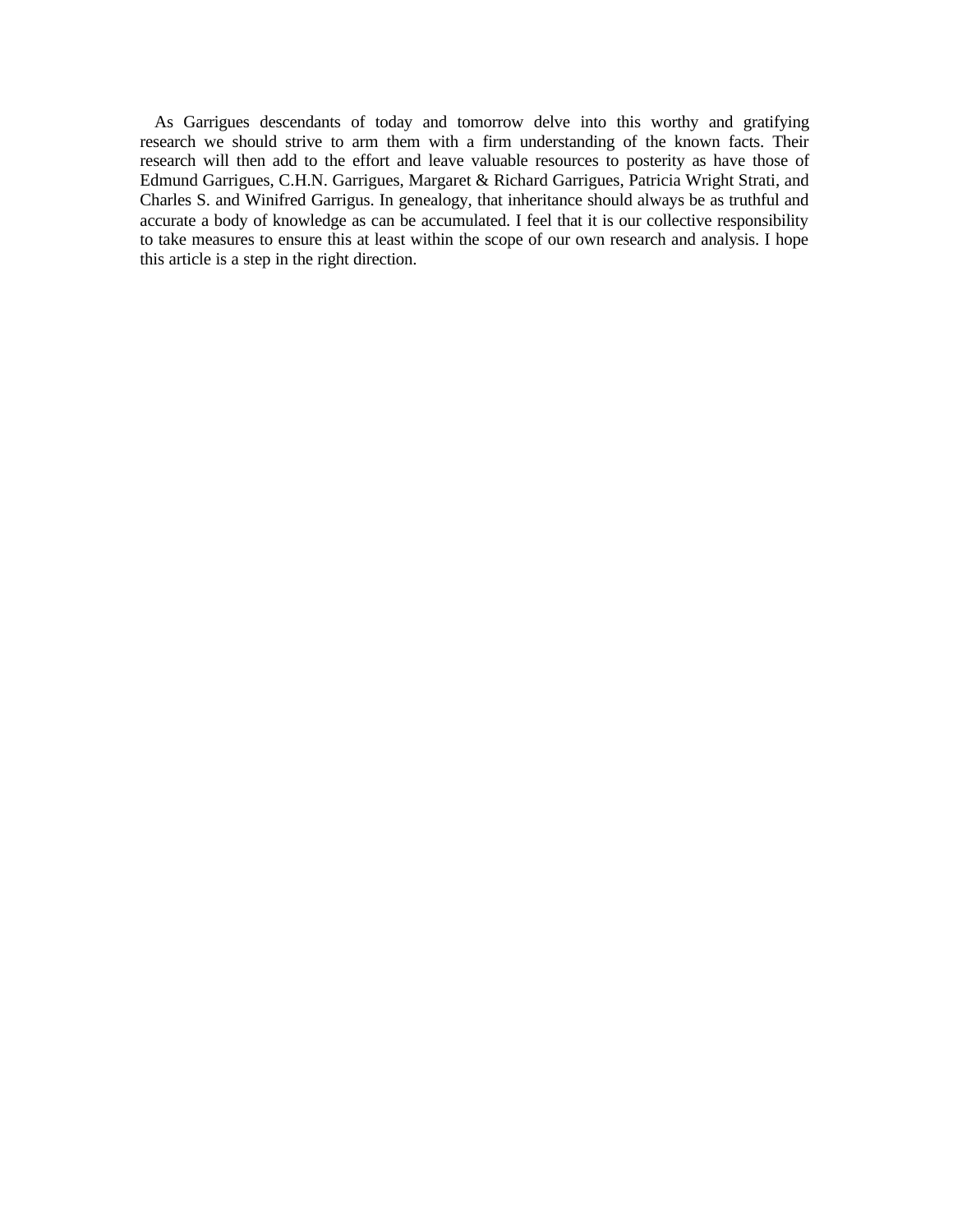**---------------------------------------------**

## **Endnotes**

<u>.</u>

1. Edmund Garrigues, *Genealogy of the Garrigues Family from the Immigration from France to Holland to St. Christopher to Philadelphia*, (Salt Lake City: Filmed by the Genealogical Society of Utah, 1966), LDS microfilm publication 517146 & 517147. Original donated in 1938 to the Historical Society of Pennsylvania, 1300 Locust Street, Philadelphia, PA.

2. Carl Henri Nicolai Garrigues, *Silhouetten Garrigues 'scher und Eineger Anderer Profile,* (Copenhagen: 1930)

3. Eugène & Emile Haag, *La France Protestante*, Vol. 5, (Paris: Genève J. Cherbuliez, 1846-59), p. 221. The exact entry for the surname Garrigues states simply "Garrigue [sic] may have been the son of Marie de Franchemont, widow of Jean Garrigue of Perigord, who left France with her children and Rachel Garrigue, wife of the Reverend [Gabriel] Mathurin. This article reinforces that Jean Garrigue was dead when Marie de Franchemont supposedly fled France.

4. Margaret & Richard Garrigues, *The Garrigus Family in America,* (Oceanside, CA: 1982).

5. Patricia Wright Strati, *Our Garrigues Ancestors: French Huguenots with Connections to Charlemagne & European Royalty,* (Baltimore, MD: Gateway Press, 1992). C.H.N. Garrigues formerly published this work as "Silhouetten"

6. Charles S. & Winifred C. Garrigus, *The Garrigues Family in North America* (Knoxville, TN: Tennessee Valley Publishing, 2000)

7. Collection Mirandolle, Bibliothèque Wallonne, Leiden, South Holland, NL, (Salt Lake City: Filmed by the Genealogical Society of Salt Lake City, UT), originals in the holdings of the Bibliothèque Wallonne in Leiden.

8. For a graphic depiction of this armorial achievement see The Genealogy of a Garrigues Family in France, Holland, and the Americas, <http://www.garrigus-family.com/Familycrest.html>, content owner and web author Robert C. Garrigus, 9579 Sea Shadow, Columbia, MD 21046.

9. Collection Mirandolle, Bibliothèque Wallonne, Leiden, South Holland, NL, (Filmed by the Genealogical Society of Salt Lake City, UT), LDS microfilm publication 0199971.

10. Orphan's Court Records 1719-1856, Orphan's Court Dockets, v. 1-6, 1719-1763, (Salt Lake City: Filmed by the Genealogical Society of Salt Lake City, UT, 1947, 1980, 1981), LDS microfilm publication 21844, original records at Philadelphia City Hall.

11. Orphan's Court Records 1719-1856, Orphan's Court Estate Papers 1749-1757, Book 4, p. 181, (Salt Lake City: Filmed by the Genealogical Society of Salt Lake City, UT, 1947, 1980, 1981), LDS microfilm publication 1293510, original records at Philadelphia City Hall.

12. Pennsylvania German Church Records of Births, Baptisms, Marriages, Burials from the Pennsylvania German Society Proceedings and Addresses, Vol. III, p. 117, Church Record of the Old Goshenhoppen Lutheran Church, 1764-1833, Upper Salford Township, Montgomery County, PA, (Baltimore: Genealogical Publishing Co., 1983). The Old Goshenhoppen Church records list entries for the following: Abraham, Salome, Wilhelm, and Johannes Gerges [sic] and Abraham, Sarah and Elisabeth Gerkes [sic] between the years 1766-1779. No instance of the name Garrigues appears in these records.

13. Pennsylvania German Marriages: Marriages and Marriage Evidence in Pennsylvania German Churches, p. 540, Old Goshenhoppen Lutheran Church, 1751-1828, Upper Salford Township, Montgomery County, PA, (Baltimore: Genealogical Publishing Co., 1984).

14. Procès Verbaux des Abjurations de l'Hérésie de Calvin, Faites à Bergerac par Ordre du Marquis de Louvois, Page or entry 567, original in the holdings of the Archives in Périgord. It was obtained in August 2001 from a researcher of the de Franchemont line name Nic Franchimont, Rembrandtstraat 6, 4715 BM Rucphen - NL, <franchmt@wanadoo.nl>, Website: <http://www.franchimont.nl>. This official record states: "567. . . Franchemont, Marie, Demoiselle, Veuve de Jean Garrigue [sic], Juge de Siorac. 31- 8- 1685." Translation by Robert Garrigus: "Franchemont, Marie, Dame, Widow of Jean Garrigue, Judge of Siorac, August 31, 1685.

15. Henri Jougla de Morenas, *Grand Armorial de France: Catalogues Généraux des Armoires des Familles Nobles de France*, (Les Edition Héraldique éditeur MCMXXXV), This source provides genealogy tables for families whose nobility was confirmed between 1660 and 1830 in France.

16. Vere Langford Oliver, *Caribbeana: being miscellaneous papers relating to the history, genealogy, topography, and antiquities of the British West Indies,* (London: Mitchell, Hughes & Clarke, 1910-1919).